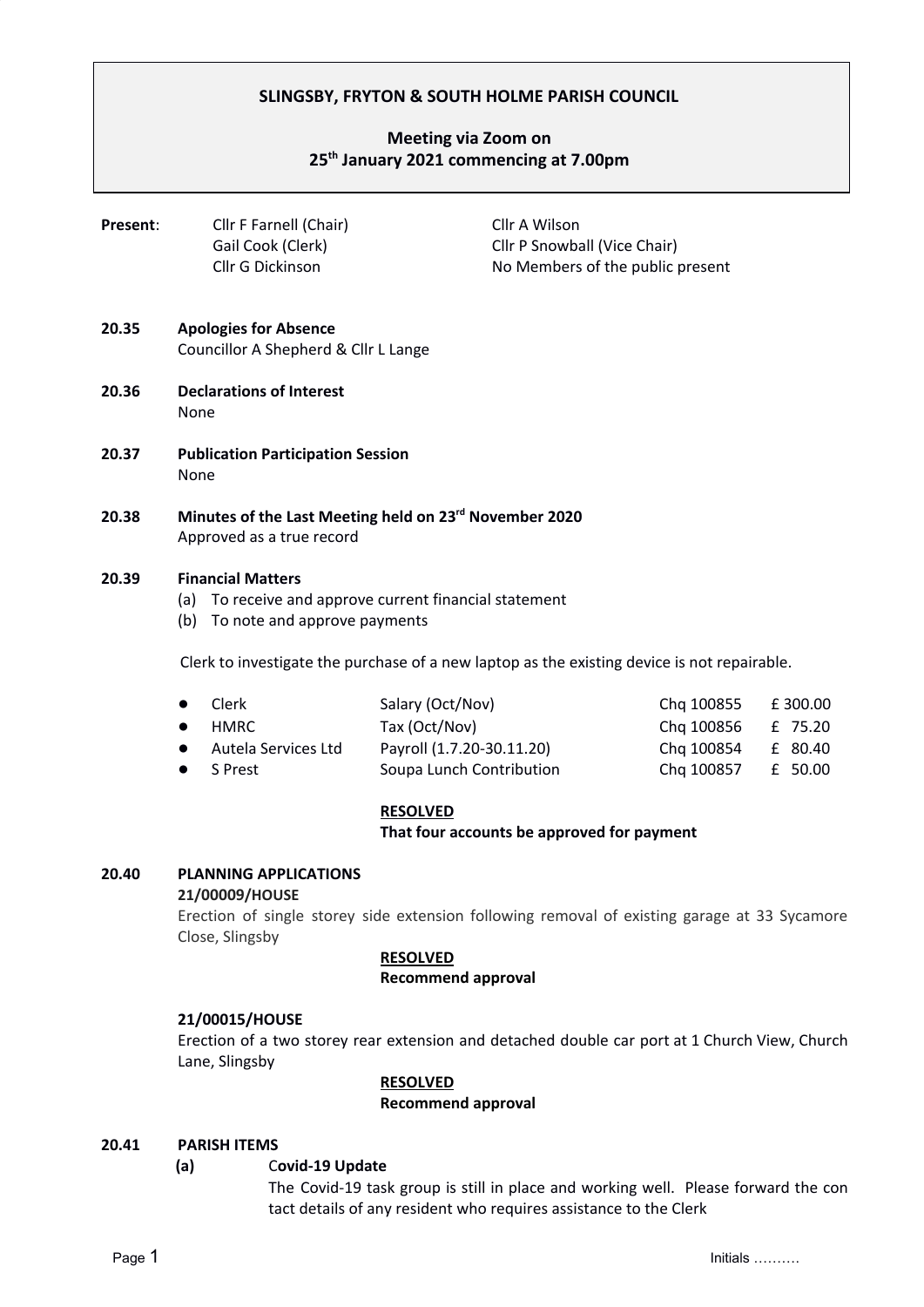The Parish Council has received a request for £50.00 towards the Soupa Lunch Club has been received

# **RESOLVED**

**Members approved a donation of £50 towards the Soupa Lunch Club.**

# **(b) Street Lights**

Three new lights have now been installed. Clerk to liaise with Peter Ball NYCC with regard to the timescale for removal of the old lights.

# **(c) Highways Issues**

Pot holes are continuing to be filled, please continue to report any pot holes to the clerk on email: slingsbypc@gmail.com

# **(d) Tree outside 1 East View, Railway Street**

The maintenance work on the tree has been carried out.

# **(e) Balksyde Street Sign**

A replacement street sign has been delivered and ready for installation. Cllr Snow ball has kindly offered to install the sign.

# **(f) Hedge & Tree Maintenance**

- The land owner has confirmed that the overgrown hedge on Green Dyke Lane will be cut back in due course.
- **●** Cllr Snowball has kindly offered to repair the five perspex panels in the telephone box.
- **●** Cllr Dickinson to forward photos and location details to the Clerk of the broken kissing gate on the public right of way footpath to Fryton.

# **(g) Bench Replacement**

The bench replacement has been delayed due to covid. Councillor Dickinson to install the three benches in Fryton and Cllr Wilson to install the bench on the railway line as soon as it is safe to do so.

# **(h) Dog Fouling**

No further issues at the moment.

# **(I) Castle Howard Properties**

Members discussed the properties requiring maintenance in the village.

# **(j) Moles in the Cemetery**

Clerk to contact a mole catcher and instruct them to carry out work as soon as possible.

# **(k) Bridge Footpath**

The public footpath bridge from the railway line to The Lawns to be reported to the PROW team for repair.

# **(l) Flooding**

Fryton has suffered recently with flooding issues, investigations are ongoing to try and alleviate this issue in the future. Councillor Dickinson to discuss the options available with Fryton residents and report back to Members.

None